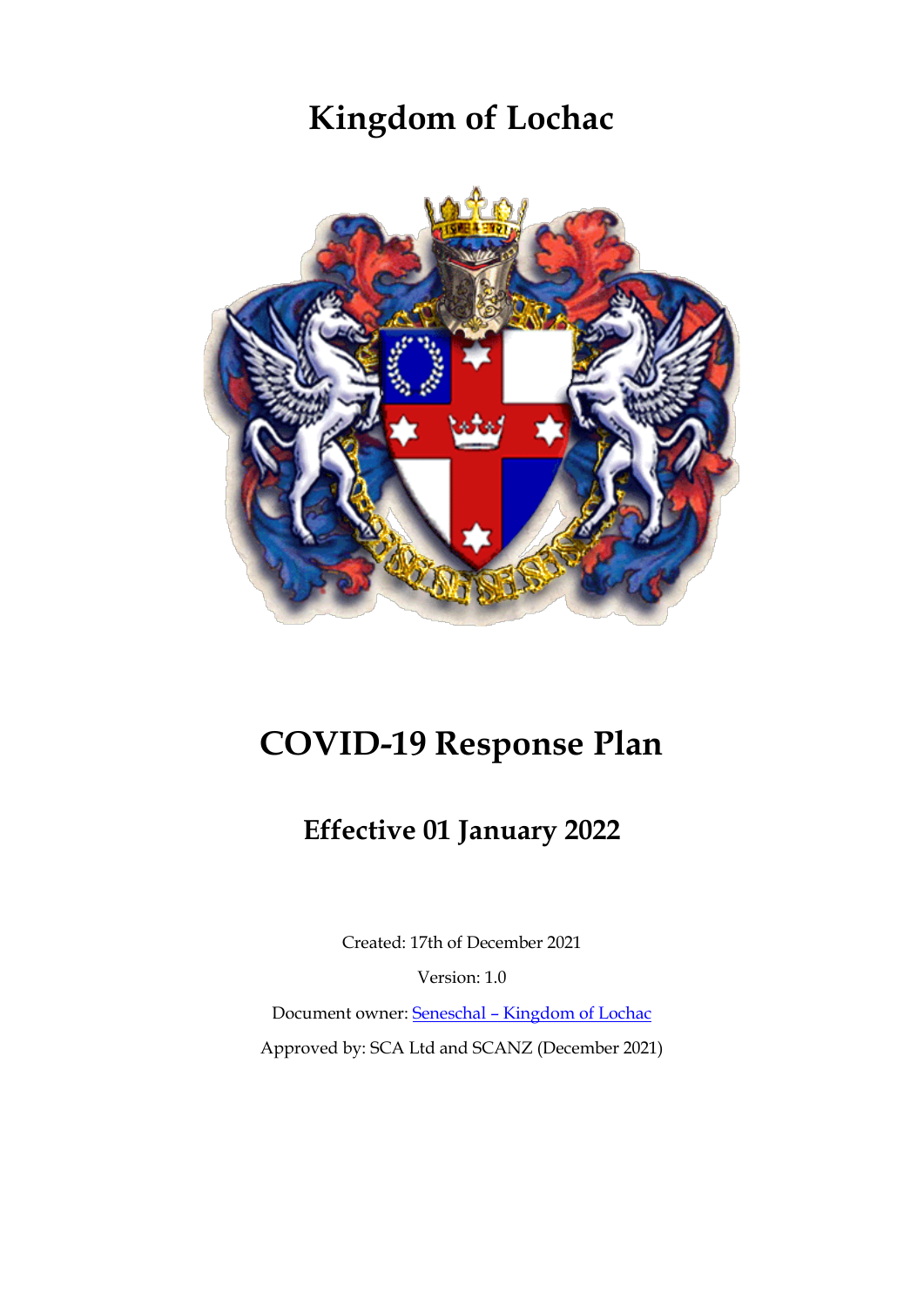## Contents

| 1.  |     |  |  |  |  |  |
|-----|-----|--|--|--|--|--|
| 2.  |     |  |  |  |  |  |
| 3.  |     |  |  |  |  |  |
| 4.  |     |  |  |  |  |  |
| 4.1 |     |  |  |  |  |  |
|     | 4.2 |  |  |  |  |  |
|     | 4.3 |  |  |  |  |  |
|     | 4.4 |  |  |  |  |  |
| 5.  |     |  |  |  |  |  |
| 6.  |     |  |  |  |  |  |
|     | 6.1 |  |  |  |  |  |
|     | 6.2 |  |  |  |  |  |
|     | 6.3 |  |  |  |  |  |
|     | 6.4 |  |  |  |  |  |
|     | 6.5 |  |  |  |  |  |
|     | 6.6 |  |  |  |  |  |
|     | 6.7 |  |  |  |  |  |
| 7.  |     |  |  |  |  |  |
|     | 7.1 |  |  |  |  |  |
|     | 7.2 |  |  |  |  |  |
| 8.  |     |  |  |  |  |  |
| 9.  |     |  |  |  |  |  |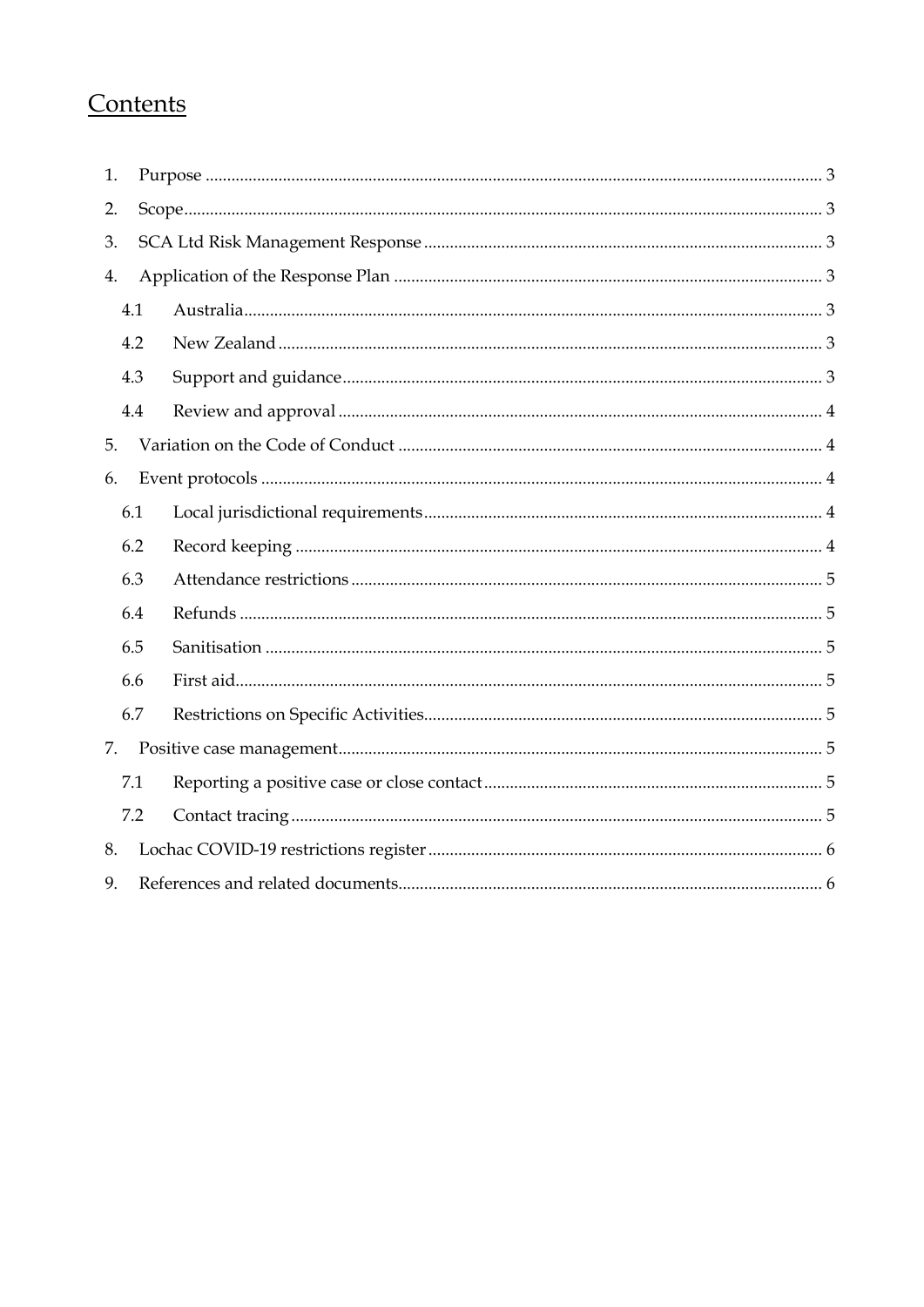## <span id="page-2-0"></span>**1. Purpose**

This plan provides guidance to all members of the Society for Creative Anachronism (Australia and New Zealand) on control measures adopted for attendance at events and activities under the auspices of the Society for Creative Anachronism Limited (Australia) (SCA Ltd) and the Society for Creative Anachronism - New Zealand (SCANZ) as a part of the Society for Creative Anachronism (SCA) in response to the global pandemic of the Coronavirus disease (COVID-19) is an infectious disease caused by the SARS-CoV-2 virus.

## <span id="page-2-1"></span>**2. Scope**

This plan applies to all SCA sponsored activities and events conducted in Australia and New Zealand including, but not limited to, feasts, tournaments, regular activities and other activities as determined used by SCA participants in an official capacity.

## <span id="page-2-2"></span>**3. SCA Ltd Risk Management Response**

A risk assessment evaluates the level of risk associated with in person events and activities to mitigate the impacts of the COVID pandemic across Australia. The control measures outlined in this plan reflect these assessments..

## <span id="page-2-3"></span>**4. Application of the Response Plan**

#### <span id="page-2-4"></span>**4.1 Australia**

The requirements of this Plan implement the measures identified through risk assessment to mitigate the impacts of the COVID-19 pandemic on face-to-face SCA sponsored events and activities in Australia. All SCA sponsored events and activities in Australia must be managed in accordance with these requirements. Officers of each group conducting in person activities must carefully review any local jurisdictional requirements, conduct a risk assessment, and apply the requirements of this plan. The position of the SCA in regards to the pandemic is to be risk averse. Where interpretation of jurisdiction control is unclear, the more conservative interpretation should be adopted.

#### <span id="page-2-5"></span>**4.2 New Zealand**

All SCA sponsored events and activities in New Zealand must be managed in accordance with these requirements. Officers of each group conducting in person activities must carefully review any local jurisdictional requirements. The position of the SCA in regards to the pandemic is to be risk averse. Where interpretation of jurisdiction control is unclear, the more conservative interpretation should be adopted.

#### <span id="page-2-6"></span>**4.3 Support and guidance**

Group Seneschals are encouraged to contact the Kingdom Seneschal (or their appointed Deputy) if there are any obstacles identified from planning or preparation, and during or after activities are conducted for in person events.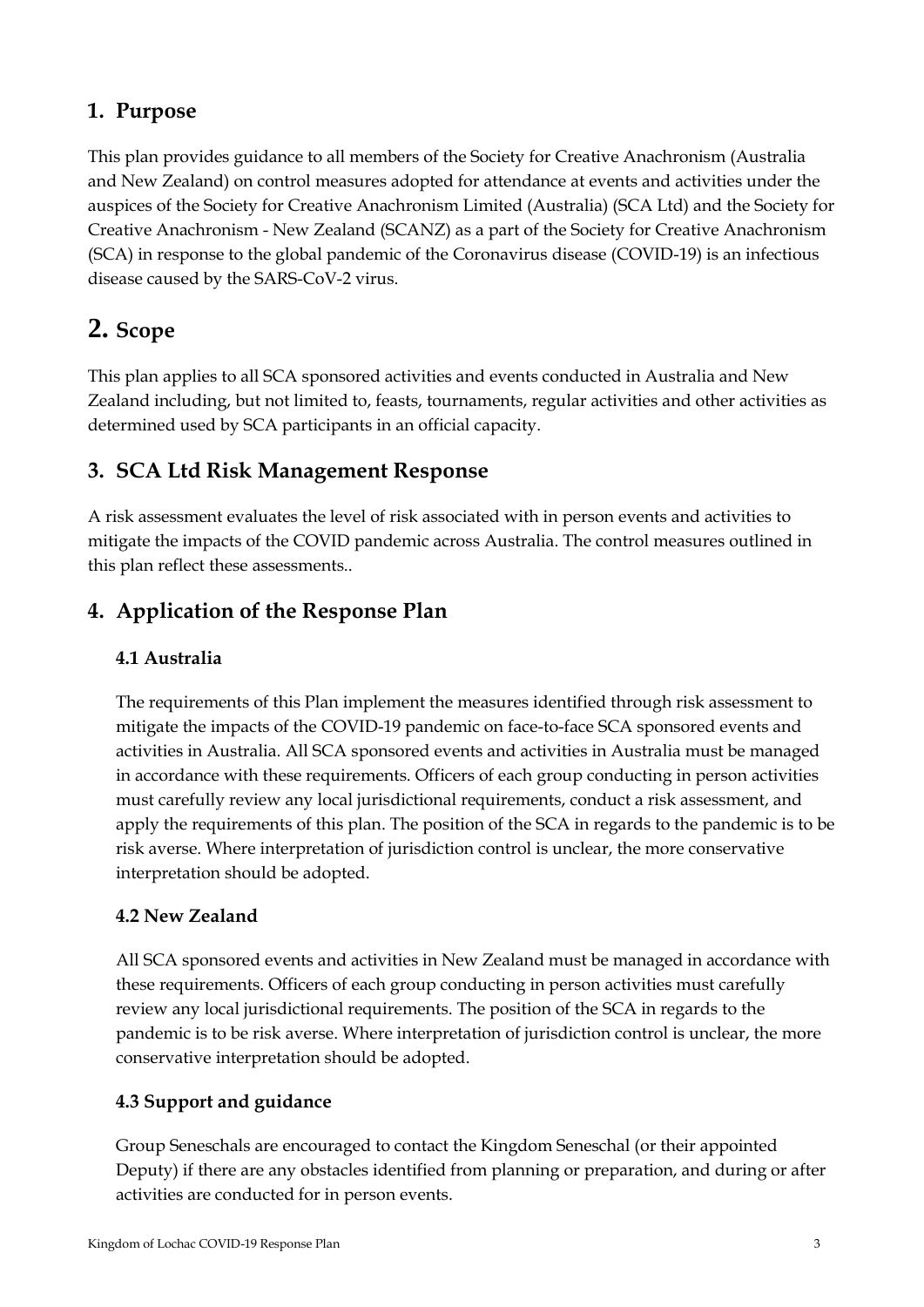#### <span id="page-3-0"></span>**4.4 Review and approval**

This plan will be reviewed after six months, or by the 30th June (whichever is earliest) and updated in accordance with the changing risk of COVID-19. Changes are communicated via the Kingdom Seneschal.

The requirements outlined in this plan will remain in place until such time as the Kingdom Seneschal advises.

## <span id="page-3-1"></span>**5. Variation on the Code of Conduct**

For attendees at SCA Lochac events, the following expectations have been temporarily added to the Code of Conduct (both [SCA Ltd](https://sca.org.au/documents/policy/code-of-conduct/) and [SCANZ\)](https://sca.org.nz/files/docs/policy/SCANZ%20Code%20of%20Conduct_draft.doc) to ensure a safe experience for all participants:

- participants attending in person SCA sponsored events or activities (Australia -over the age of 12 years, New Zealand – over the age of 12 years and 3 months) must be vaccinated against COVID-19, or have an exemption to vaccination. Vaccination must have occurred at least 14 days prior to the event or activity
- people may not attend in person events if they are currently unwell, or have experienced COVID like symptoms within the past 72 hours
- if you believe you may have been exposed to COVID in any setting, including having been in an identified exposure site, you are asked to take all reasonable precautions in according with guidance from local health authorities
- attendees must not vilify any person for wearing a face covering, and
- appropriate physical distancing must be maintained in accordance with local jurisdictional requirements.

### <span id="page-3-2"></span>**6. Event protocols**

Group seneschals and their appointed event stewards must ensure that the following requirements are adhered to during any SCA sponsored events and activities.

#### <span id="page-3-3"></span>**6.1 Local jurisdictional requirements**

All activities and events that are conducted face-to-face must adhere to all local jurisdictional requirements and Public Health Orders.

#### <span id="page-3-4"></span>**6.2 Record keeping**

Accurate documenting of attendees who present for each event must be recorded. This documentation must be made available if and when requested by a government agency performing contact tracing. In the event of such a request, the Kingdom Seneschal must be notified.

For further details, see the COVID-19 Guidelines for SCA Sponsored events and activities.

*6.2.1 New Zealand Privacy requirements*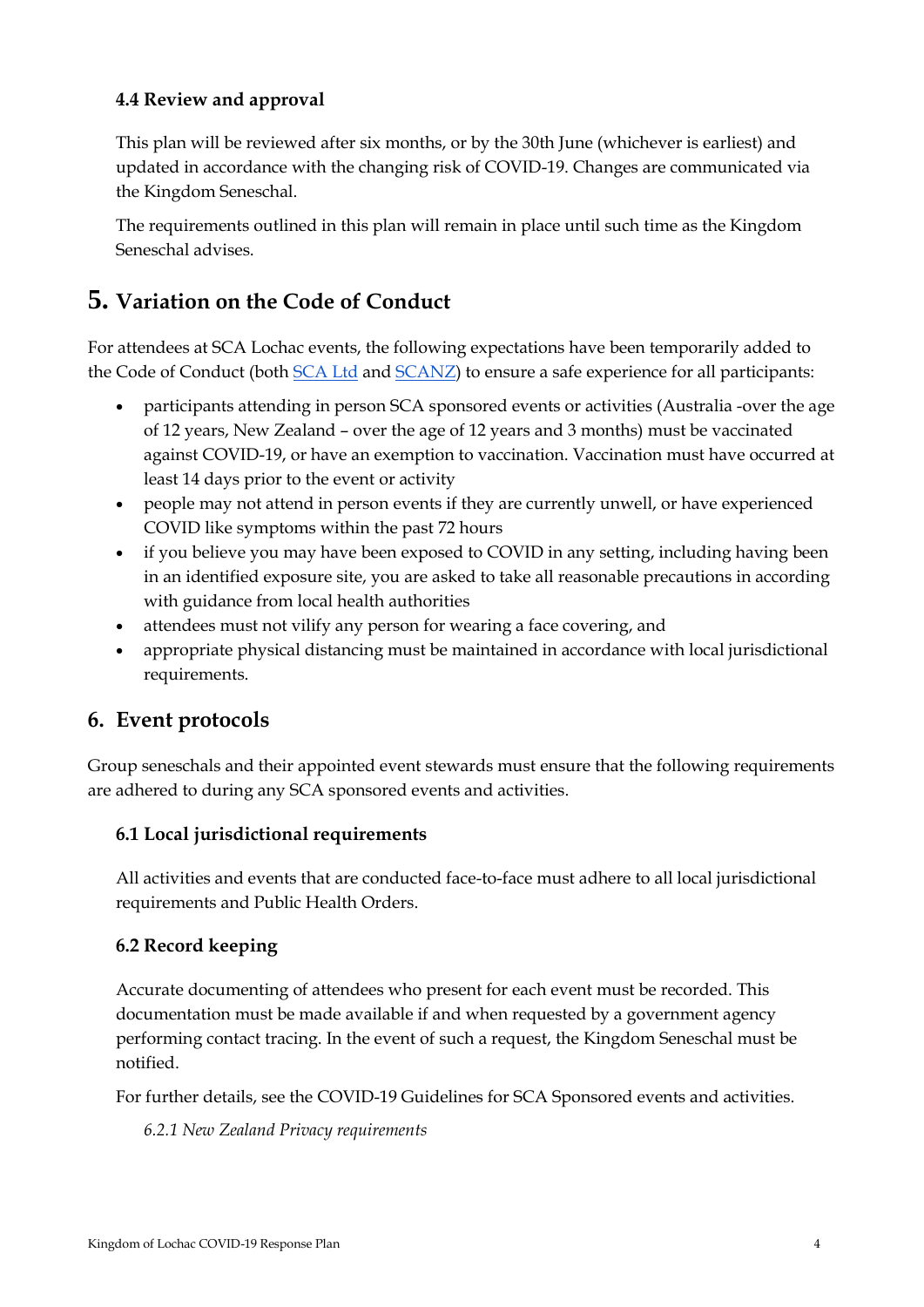Any contact tracing information collected as a record of attendance at events or activities in New Zealand, and/or proof of vaccination information is subject to the SCANZ Privacy Policy.

#### <span id="page-4-0"></span>**6.3 Attendance restrictions**

Observe all limits on gathering sizes, both indoors and outdoors, as required by the local jurisdiction.

#### <span id="page-4-1"></span>**6.4 Refunds**

All refunds for events or participants impacted directly by COVID-19 where there has been an outbreak or exposure, are subject to refunds as outlined in the financial policies of the relevant affiliate body.

#### <span id="page-4-2"></span>**6.5 Sanitisation**

Hand washing with paper towel or hand sanitising facilities must be available at all access points and around toilets during events.

It is encouraged that event stewards sanitise exposed surfaces prior to, and at the conclusion of the event/activity.

#### <span id="page-4-3"></span>**6.6 First aid**

At any events where first aid services are offered, nitrile (or equivalent) gloves and a p2 (or equivalent) protective mask must be supplied by the sponsoring group. Provision of first aid must adhere to any chirugeonate requirements.

#### <span id="page-4-4"></span>**6.7 Restrictions on Specific Activities**

Group seneschals and the relevant officers must ensure that restrictions on specific activities (contact and non-contact) are adhered to during any SCA sponsored events in line with local jurisdictional requirements.

#### <span id="page-4-5"></span>**7. Positive case management**

#### <span id="page-4-6"></span>**7.1 Reporting a positive case or close contact**

Anyone that has attended an SCA event or activity when potentially infectious with COVID-19, or who has been identified as a primary or secondary close contact must immediately contact the Kingdom Seneschal. A Lochac incident report must also be completed. Due to the sensitive nature of these types of cases, any identifying information must be kept confidential (e.g. names).

#### <span id="page-4-7"></span>**7.2 Contact tracing**

As soon as any information is received by the Kingdom Seneschal that suggests that COVID-19 may have been transmitted during an SCA event, the group seneschal and, if relevant, the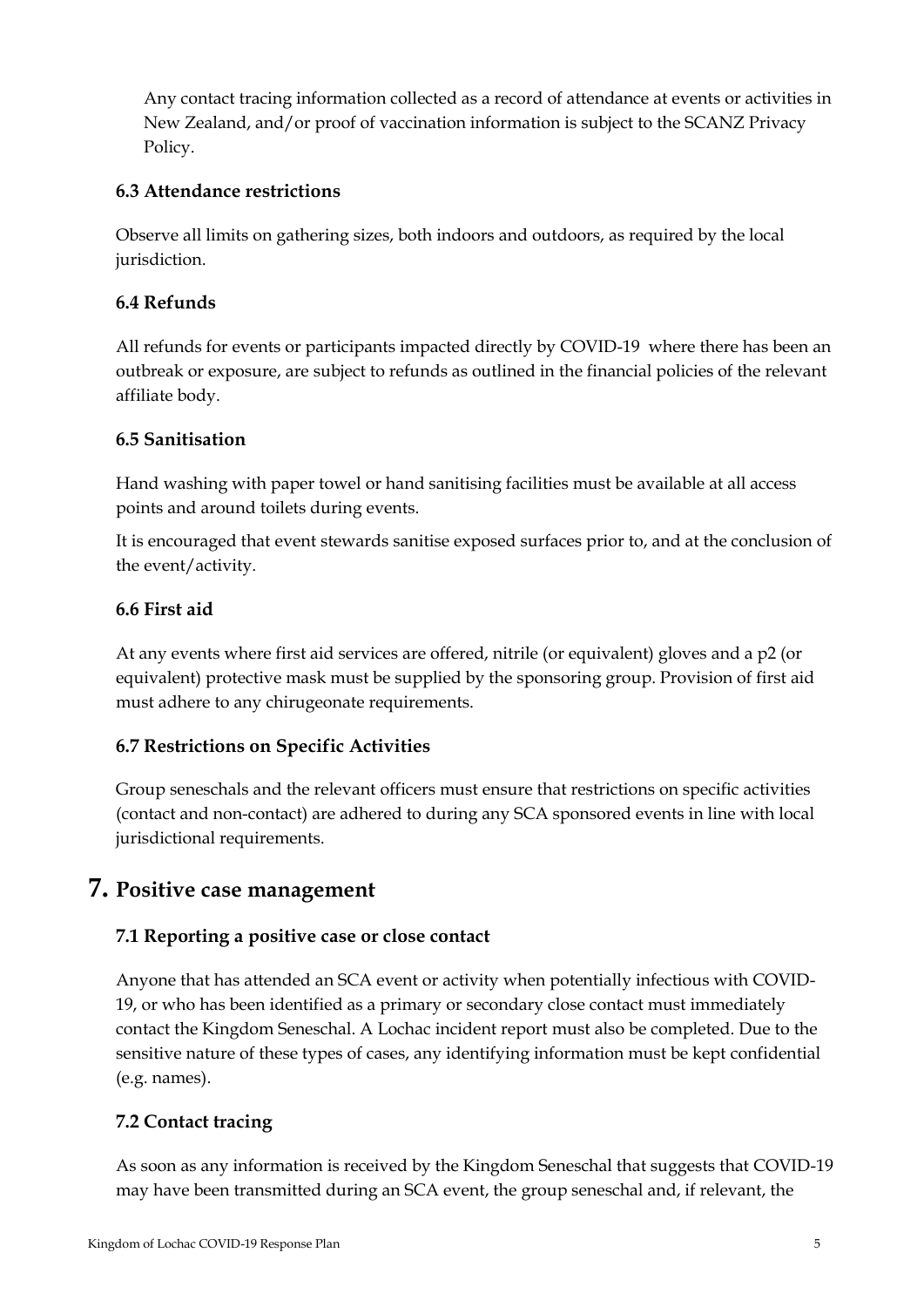event steward, must be advised to prepare a contact list for any participant at any in person activity where transmission may have occurred.

In the event of a positive test result, and in additional to the local jurisdictions contact tracing information, the Kingdom Seneschal must:

- advise any participants that they may have had the potential to have been in close contact with a known, or potential, positive case and to immediately take steps to isolate and await confirmation from the relevant jurisdiction, and
- provide, upon request, any contact tracing information that has been lawfully requested by the local jurisdiction as part of the contact tracing activities.

## <span id="page-5-0"></span>**8. Lochac COVID-19 restrictions register**

Due to the ongoing nature of public health orders in relation to COVID-19 and common language regarding most restrictions, the restrictions register has been phased out. For up-to-date information contact your group seneschal or visit the [Kingdom Seneschal's COVID page](https://seneschal.lochac.sca.org/covid-19-response/).

## <span id="page-5-1"></span>**9. References and related documents**

| References<br>/statutory<br>references | AS/NZS ISO 31000:2018 - Risk management - Principles and guidelines<br><b>SCA Ltd Code of Conduct</b><br><b>SCANZ Code of Conduct (currently in consultation)</b><br><b>SCANZ Privacy Policy</b><br><b>SCA Ltd Financial Policy</b><br><b>SCANZ Financial Policy</b><br><b>COVID-19 Guidelines for SCA Sponsored events and activities</b> |                                                                                                                                |  |  |
|----------------------------------------|--------------------------------------------------------------------------------------------------------------------------------------------------------------------------------------------------------------------------------------------------------------------------------------------------------------------------------------------|--------------------------------------------------------------------------------------------------------------------------------|--|--|
| Handouts and<br>Posters                | Lochac hygiene poster (high resolution png or jpg)<br>• Safework Australia - Checklist: cleaning<br><b>WHO</b> - Hand washing poster<br><b>WHO</b> - Hand rub poster                                                                                                                                                                       |                                                                                                                                |  |  |
| Glossary                               | Contact activities                                                                                                                                                                                                                                                                                                                         | For Lochac, contact activities include:<br>Fencing combat<br>Armoured (heavy) combat, and<br>Archery combat                    |  |  |
|                                        | Activity                                                                                                                                                                                                                                                                                                                                   | Any SCA sponsored activities that are advertised through<br>official SCA channels (e.g. regular training, council<br>meetings) |  |  |